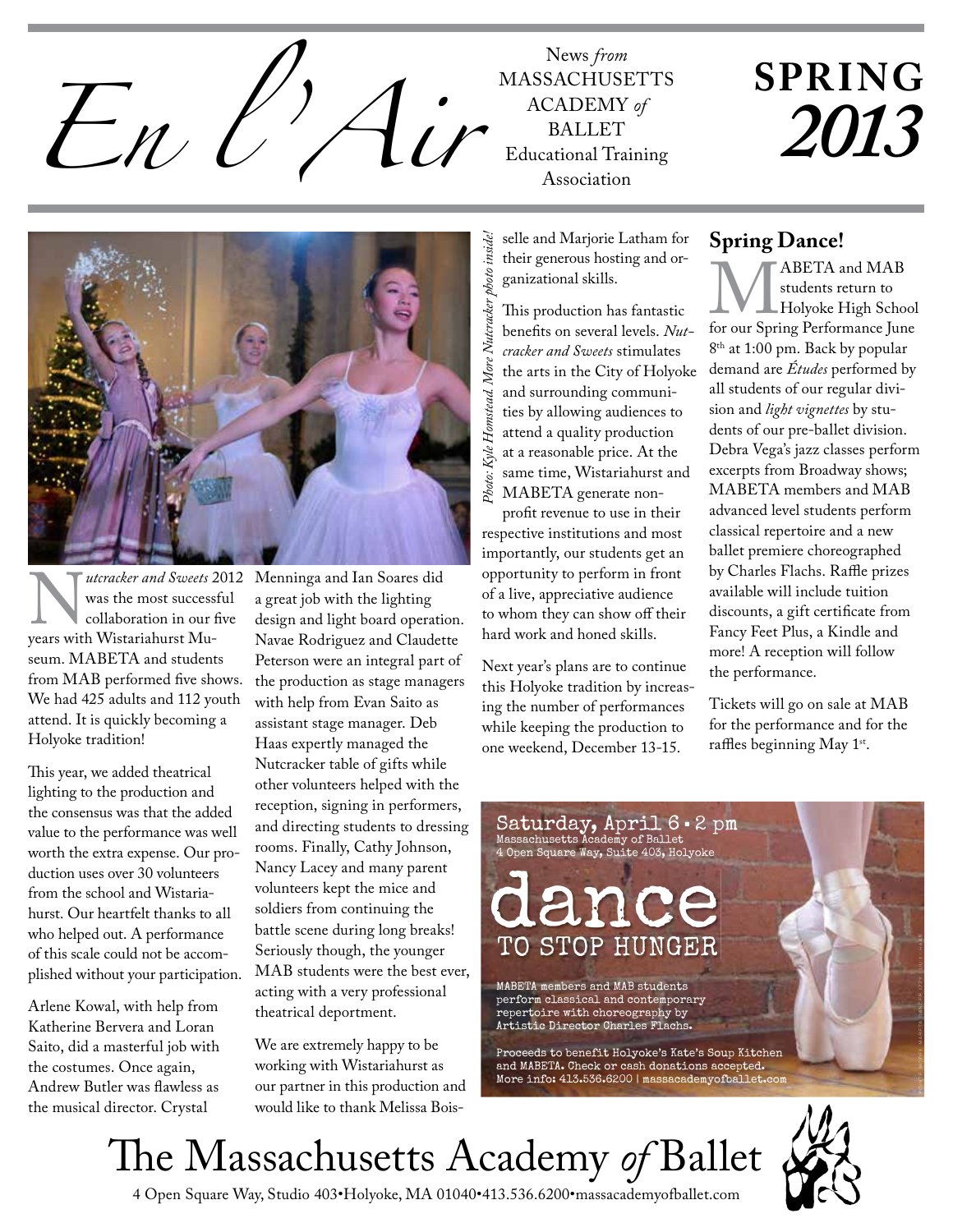

## Summer at MAB

See massacademyofballet.com SUMMER tab for detailed information.

Register by downloading the registration form on MAB's home page (scroll down on the left side.) Mail to MAB with deposit to register.



- **Adult Open Classes** June 18<sup>th</sup>-August 9<sup>th</sup>
- **Summer Intensive** for Levels 1-5

July 15<sup>th</sup>-August 9<sup>th</sup>

**Summer camp** FUN for ages 5-8! July 8th-12th







*Thank you to everyone who participated and bought books at the MABETA Barnes and Noble Book Fair November 11, 2012. The event raised nearly \$670.00!! Photo: Charles Flachs*

Lp. **Massachusetts<br>
Academy of B**<br>
Training Association, Academy of Ballet Educational

MABETA, is a non-profit 501(c)3 organization dedicated to educating the residents of Holyoke, MA and the surrounding communities about the art of classical ballet through performances and lecture demonstrations at schools, senior centers, and other community venues.

MABETA Board Members: Andrew Butler, Charles Flachs, Rose Marie Flachs, Deborah Haas, Cathy Johnson, Brittany Noble, Navae Fenwick Rodriguez, Loran Saito, and MJ Wraga

### **Thank you MABETA Donors!**

Susan and Ralph Chamberlain Dan Czitrom and Meryl Fingrutd Roland and Mary Haas Elizabeth Odell & Nancy Maynard Bruce & Cristine Rockwell Springfield Women's

League for the Arts Holyoke Cultural Council Massachusetts Cultural Council

#### **MABETA Members**

Emlyn Fenwick-Homstead, Izzy Luu Li Haas, Anastasia Lusnia, Erica Maillet, Louisa Rader



#### **MABETA will perform "Gwendolyn the Graceful Pig"**

**Thursday, April 18th** 11 am at Westfield Athenaeum Library 2 pm at Northampton Forbes Library

#### **Saturday, April 20th**

11 am at Amherst Jones Library 1:30 pm at Chicopee Public Library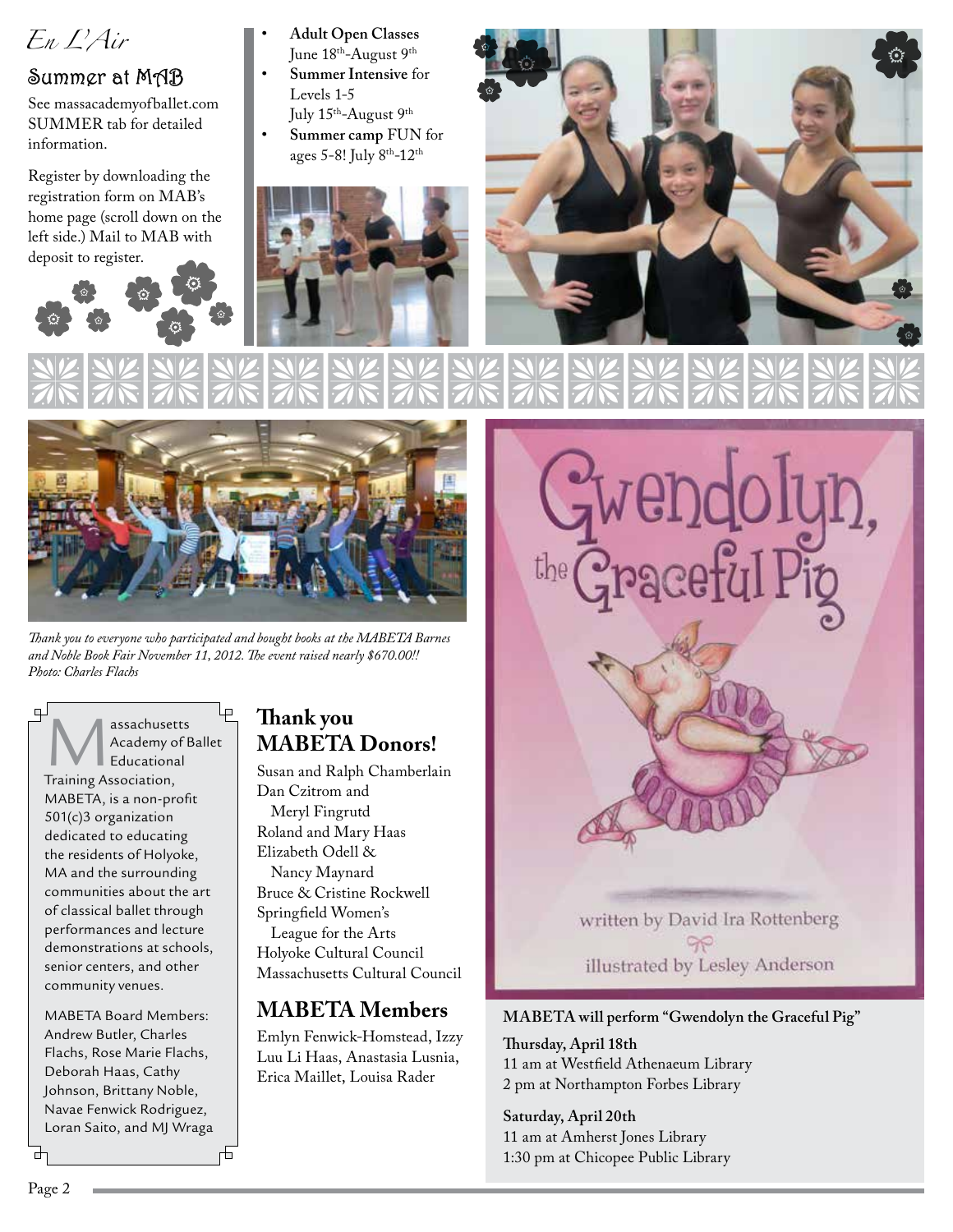News *from* MASSACHUSETTS ACADEMY of BALLET Educational Training Association • Spring 2013